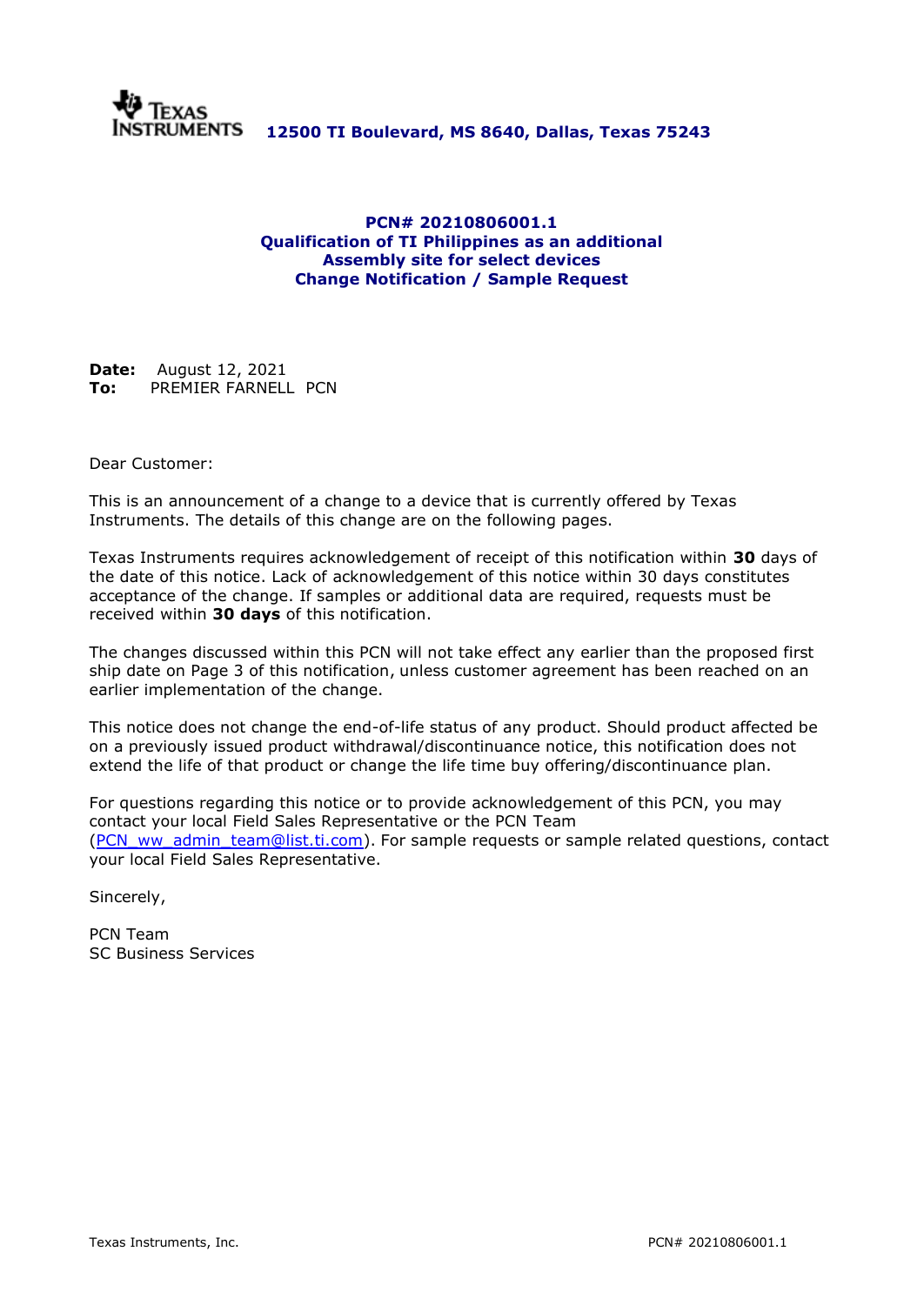#### **20210806001.1 Attachment: 1**

### **Products Affected:**

The devices listed on this page are a subset of the complete list of affected devices. According to our records, these are the devices that you have purchased within the past twenty-four (24) months. The corresponding customer part number is also listed, if available.

# SN74LVC1G3157DBVR

**DEVICE**<br> **CUSTOMER PART NUMBER**<br>
NC1G3157DBVR

Technical details of this Product Change follow on the next page(s).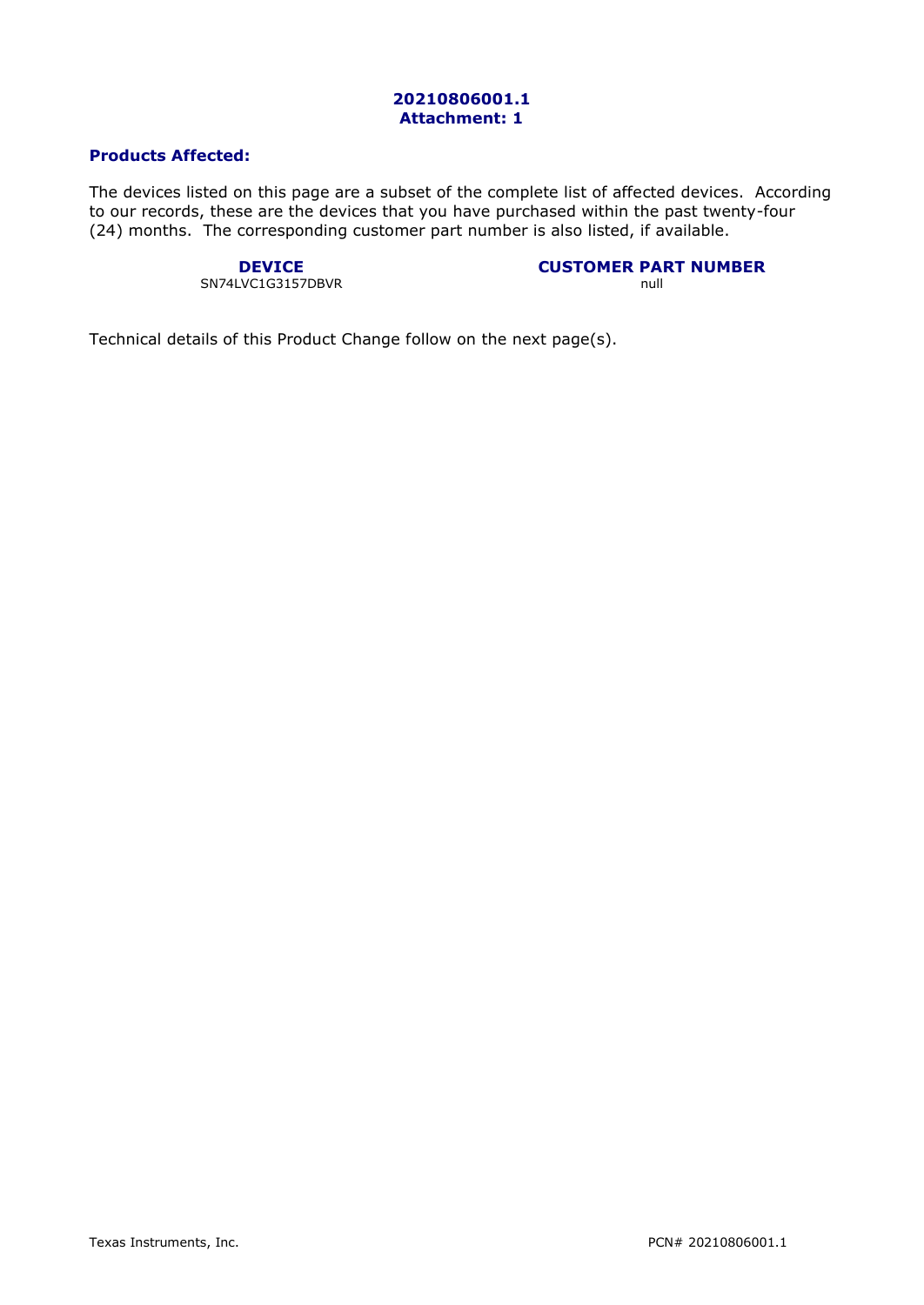| <b>PCN Number:</b>                                                                                                                                                                                                                                       |                     |                          | 20210806001.1 |                                                                                  |  |  | <b>PCN Date:</b>          | August 12,<br>2021                              |  |                                    |  |
|----------------------------------------------------------------------------------------------------------------------------------------------------------------------------------------------------------------------------------------------------------|---------------------|--------------------------|---------------|----------------------------------------------------------------------------------|--|--|---------------------------|-------------------------------------------------|--|------------------------------------|--|
| <b>Title:</b>                                                                                                                                                                                                                                            |                     |                          |               | Qualification of TIPI as an additional Assembly and Test site for select devices |  |  |                           |                                                 |  |                                    |  |
|                                                                                                                                                                                                                                                          |                     | <b>Customer Contact:</b> |               | <b>PCN Manager</b><br>Dept:<br><b>Quality Services</b>                           |  |  |                           |                                                 |  |                                    |  |
| <b>Proposed 1st Ship Date:</b> Nov 12, 2021                                                                                                                                                                                                              |                     |                          |               |                                                                                  |  |  |                           | <b>Estimated Sample</b><br><b>Availability:</b> |  | Date Provided at Sample<br>request |  |
|                                                                                                                                                                                                                                                          | <b>Change Type:</b> |                          |               |                                                                                  |  |  |                           |                                                 |  |                                    |  |
| $\boxtimes$                                                                                                                                                                                                                                              |                     | <b>Assembly Site</b>     |               | Design                                                                           |  |  | <b>Wafer Bump Site</b>    |                                                 |  |                                    |  |
|                                                                                                                                                                                                                                                          |                     | <b>Assembly Process</b>  |               | <b>Data Sheet</b>                                                                |  |  |                           | <b>Wafer Bump Material</b>                      |  |                                    |  |
| <b>Assembly Materials</b>                                                                                                                                                                                                                                |                     |                          |               | Part number change                                                               |  |  | <b>Wafer Bump Process</b> |                                                 |  |                                    |  |
| <b>Mechanical Specification</b>                                                                                                                                                                                                                          |                     |                          |               | <b>Test Site</b>                                                                 |  |  | <b>Wafer Fab Site</b>     |                                                 |  |                                    |  |
| $\boxtimes$<br>Packing/Shipping/Labeling                                                                                                                                                                                                                 |                     |                          |               |                                                                                  |  |  | <b>Test Process</b>       |                                                 |  | <b>Wafer Fab Materials</b>         |  |
|                                                                                                                                                                                                                                                          |                     |                          |               |                                                                                  |  |  |                           |                                                 |  | <b>Wafer Fab Process</b>           |  |
| <b>PCN Details</b>                                                                                                                                                                                                                                       |                     |                          |               |                                                                                  |  |  |                           |                                                 |  |                                    |  |
| <b>Description of Change:</b>                                                                                                                                                                                                                            |                     |                          |               |                                                                                  |  |  |                           |                                                 |  |                                    |  |
| Texas Instruments Incorporated is announcing the qualification TIPI (TI Philippines Inc.) as<br>Additional Assembly Site for select devices listed in the "Product Affected" Section. Current<br>assembly sites and Material differences are as follows. |                     |                          |               |                                                                                  |  |  |                           |                                                 |  |                                    |  |

| <b>Assembly Site</b> | <b>Assembly Site</b><br>Origin | <b>Assembly Country</b><br>Code | <b>Assembly Site City</b> |
|----------------------|--------------------------------|---------------------------------|---------------------------|
| <b>HANA</b>          | HNT                            | THA                             | Ayutthaya                 |
| <b>ASEWH</b>         | AWH                            | <b>CHN</b>                      | Weihai                    |
| <b>TFME</b>          | <b>NFM</b>                     | <b>CHN</b>                      | Chongchuan                |
| TIPI                 | <b>PHI</b>                     | <b>PHL</b>                      | <b>Baguio City</b>        |

#### **Material Differences:**

|                | HANA   | <b>ASEWH</b> | <b>TFME</b> | <b>TIPI</b>   |
|----------------|--------|--------------|-------------|---------------|
| Mount compound | 400180 | 1120999A2    | $A-03$      | 8095733       |
| Wire type      | Au     | Au           | Cu          | Cu            |
| Mold compound  | 450207 | 4020039A1    | $R - 17$    | 4222198       |
| Lead finish    | NiPdAu | NiPdAu       | Matte Sn    | <b>NiPdAu</b> |

#### **Reason for Change:**

Continuity of supply.

**Anticipated impact on Form, Fit, Function, Quality or Reliability (positive / negative):** None

#### **Impact on Environmental Ratings**

Checked boxes indicate the status of environmental ratings following implementation of this change. If below boxes are checked, there are no changes to the associated environmental ratings.

| RoHS           | <b>REACH</b>          | <b>Green Status</b> | 62474<br>IEC            |
|----------------|-----------------------|---------------------|-------------------------|
| .No<br>Change. | Change<br>. No<br>'Х. | hange:<br>Νo        | N<br>Nc<br>hange<br>⊥X' |

#### **Changes to product identification resulting from this PCN:**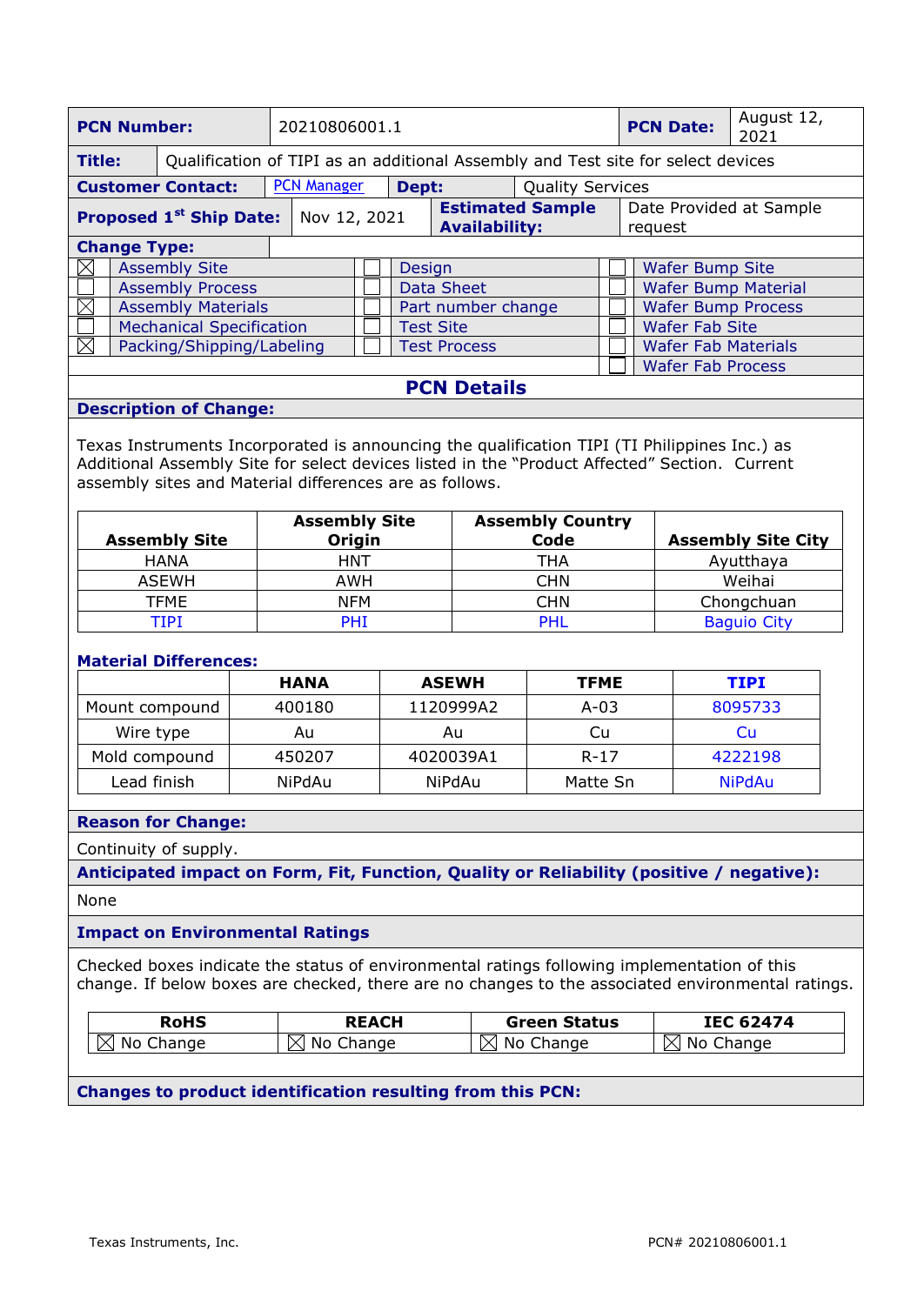| Assembly Site |                            |          |
|---------------|----------------------------|----------|
| <b>HANA</b>   | Assembly Site Origin (22L) | ASO: HNT |
| ASEWH         | Assembly Site Origin (22L) | ASO: AWH |
| <b>TFME</b>   | Assembly Site Origin (22L) | ASO: NFM |
| ттрт          | Assembly Site Origin (22L) | ASO: PHI |

Sample product shipping label (not actual product label)



#### **Product Affected:**

SN74LVC1G3157DBVR | SN74LVC1G3157DBVT

## **Qualification Report**

Approve Date 28-Jun-2021

#### **Qualification Results**

Data Displayed as: Number of lots / Total sample size / Total failed

 $(D)$  0336

| <b>Type</b> | <b>Test Name / Condition</b> | <b>Duration</b> | <b>Qual Device:</b><br>SN74LVC1G3157DBVR | <b>QBS Package Reference:</b><br><b>TPS76933DBVR</b> |
|-------------|------------------------------|-----------------|------------------------------------------|------------------------------------------------------|
| AC          | Autoclave 121C               | 96 Hours        | 3/231/0                                  | 3/231/0                                              |
| <b>HAST</b> | Biased HAST, 130C/85%RH      | 96 Hours        | -                                        | 3/231/0                                              |
| <b>HTOL</b> | Life Test, 150C              | 300 Hours       | $\overline{\phantom{0}}$                 | 3/230/0                                              |
| <b>HTSL</b> | High Temp Storage Bake 170C  | 420 Hours       | 3/231/0                                  | 3/231/0                                              |
| ТC          | Temperature Cycle, -65/150C  | 500 Cycles      | 3/231/0                                  | 3/231/0                                              |
| <b>WBP</b>  | Bond Pull                    | Wires           | 3/228/0                                  | 3/228/0                                              |
| <b>WBS</b>  | <b>Ball Bond Shear</b>       | Wires           | 3/228/0                                  | 3/228/0                                              |

- QBS: Qual By Similarity

- Qual Device SN74LVC1G3157DBVR is qualified at LEVEL1-260C

- Preconditioning was performed for Autoclave, Unbiased HAST, THB/Biased HAST, Temperature Cycle, Thermal Shock, and HTSL, as applicable

- The following are equivalent HTOL options based on an activation energy of 0.7eV : 125C/1k Hours, 140C/480 Hours, 150C/300 Hours, and 155C/240 Hours

- The following are equivalent HTSL options based on an activation energy of 0.7eV : 150C/1k Hours, and 170C/420 Hours

- The following are equivalent Temp Cycle options per JESD47 : -55C/125C/700 Cycles and -65C/150C/500 Cycles

Quality and Environmental data is available at TI's external Web site: http://www.ti.com/

#### **Green/Pb-free Status:**

Qualified Pb-Free(SMT) and Green

For questions regarding this notice, e-mails can be sent to the regional contacts shown below or your local Field Sales Representative.

| <b>Location</b> | E-Mail                         |
|-----------------|--------------------------------|
| <b>USA</b>      | PCNAmericasContact@list.ti.com |
| Europe          | PCNEuropeContact@list.ti.com   |
| Asia Pacific    | PCNAsiaContact@list.ti.com     |
| Japan           | PCNJapanContact@list.ti.com    |